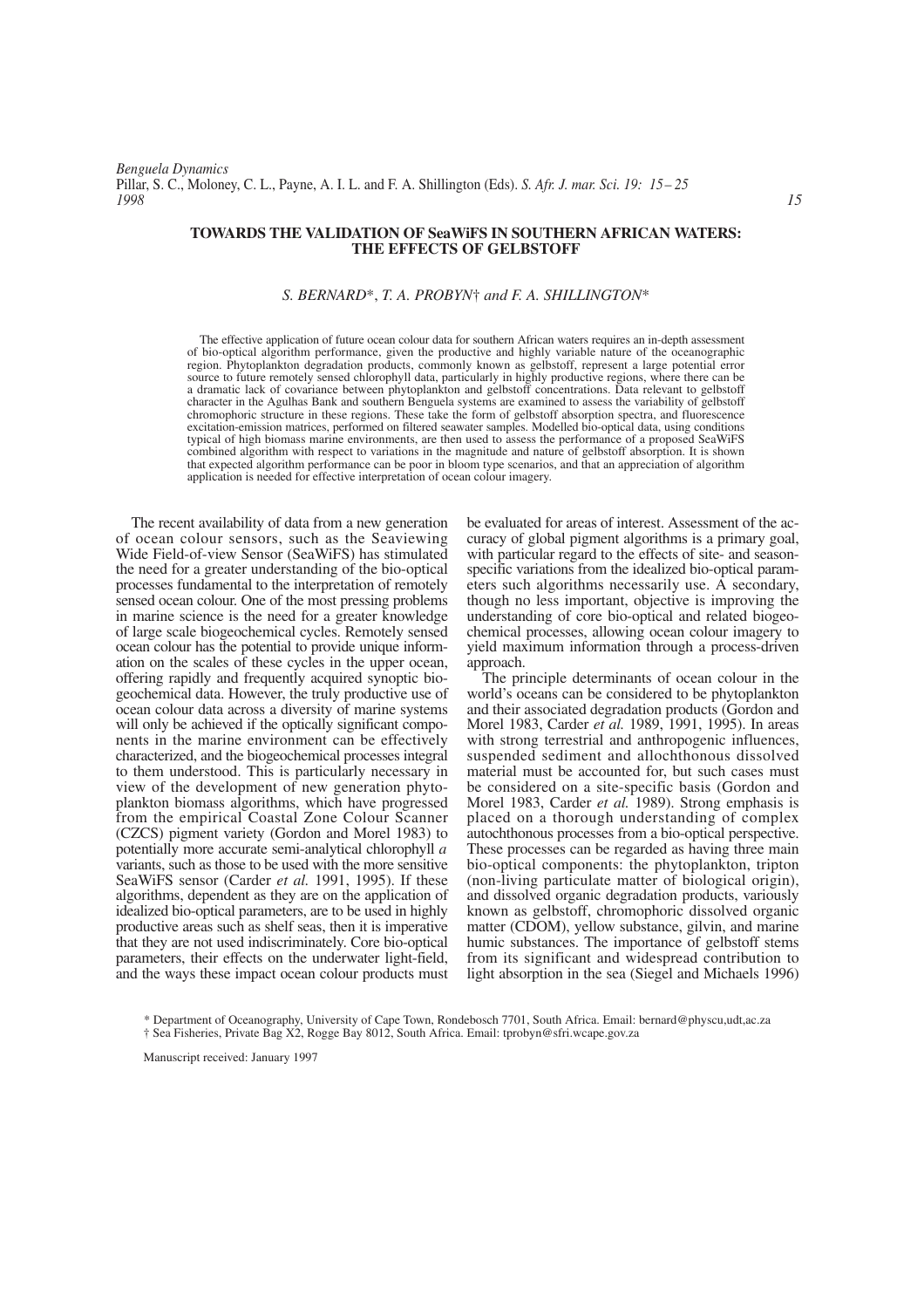Table I: Glossary of variables used

| Symbol                                                               | Definition                                                                        |
|----------------------------------------------------------------------|-----------------------------------------------------------------------------------|
| $\begin{matrix} \lambda \ \lambda_r \ A \end{matrix}$                | Wavelength of light (nm)                                                          |
|                                                                      | Gelbstoff reference wavelength (nm)                                               |
|                                                                      | Absorbance or optical density                                                     |
|                                                                      | Gelbstoff absorption coefficient $(m-1)$                                          |
|                                                                      | Gelbstoff absorption shape parameter $(m-1)$                                      |
|                                                                      | Phytoplankton absorption coefficient $(m-1)$                                      |
| $\begin{array}{c} a_g\\ a^s_g\\ a_\varphi\\ a^s_\varphi \end{array}$ | Chl a specific phytoplankton absorption coefficient<br>$(m^2 \text{mg chl } a^1)$ |
|                                                                      | Seawater absorption coefficient $(m-1)$                                           |
|                                                                      | Particulate backscattering coefficient $(m-1)$                                    |
|                                                                      | Seawater backscattering coefficient (·m <sup>1</sup> )                            |
| $\begin{array}{c} a_w\\ b'_p\\ b'_w\\ C_{chl\ a} \end{array}$        | Chlorophyll <i>a</i> concentration (mg·m <sup>-3</sup> )                          |
|                                                                      | Particulate backscattering coefficient ('m <sup>-1</sup> )                        |
| $b_p^{\prime}$                                                       | Seawater backscattering coefficient $(m-1)$                                       |
| ${\cal L}_{W\!N}$                                                    | Normalized water leaving radiance $(W \cdot m^2 \cdot nm^{-1} \cdot sr^{-1})$     |
|                                                                      | Relative gelbstoff concentration vector                                           |
|                                                                      | Remotely sensed reflectance                                                       |
| $\frac{rC_g}{R_{rs}}(n)$<br>S                                        | Gelbstoff slope parameter $(\cdot nm^{-1})$                                       |
| $\overline{d}$                                                       | Path length (m)                                                                   |

and its role in the cycling of dissolved organic carbon DOC (Druffel *et al.* 1992) through its majority components, dissolved humic and fulvic acids (Ehrhardt 1984, Carder *et al.* 1989, 1991). The collective of organic substances that constitute gelbstoff absorbs light in a characteristic manner, decreasing exponentially with wavelength from a maximum in the ultraviolet. This lends itself to the following mathematical description of gelbstoff absorption (e.g. Bricaud *et al.* 1981, Carder *et al.* 1991). (See Table I for a glossary of the variables used.)

$$
a_g(\lambda) = a_g(\lambda_r) e^{S(\lambda_r - \lambda)} \qquad . \tag{1}
$$

This characterization allows gelbstoff absorption to be described by two parameters: absorption at a reference wavelength  $a_{o}(\lambda)$ , and the slope parameter *S*. The effects of gelbstoff on the underwater light-field, and ultimately satellite-derived chlorophyll measurements, will be manifest in the variation of these two parameters, particularly  $a_{\nu}(\lambda_r)$ . The relationship between phytoplankton biomass and  $a_{\varrho}(\lambda_r)$ , as a proxy for gelbstoff concentration, is particularly important. Covariance between phytoplankton and its degradation products is a central criterion for qualification as a Case I water type (Morel 1988). However, there can be a significant lack of covariance between phytoplankton biomass and gelbstoff, even in archetypal Case I waters such as the Sargasso Sea (Siegel and Michaels 1996). This phenomenon is likely to be most dramatic in highly productive, pulsed upwelling systems such as the Benguela, where the rapid growth and decay of phytoplankton blooms can lead to rapid changes in the phytoplankton:

gelbstoff ratio (Peacock *et al.* 1988, Carder *et al.* 1989). Periods around bloom senescence are perhaps particularly sensitive to large and rapid changes in chlorophyll concentrations and both  $a_{\nu}(\lambda_r)$  and *S*, as phytoplankton populations collapse, producing substantial quantities of organic compounds in intermediate stages of humification. The composition of gelbstoff in these periods is liable to be atypical, consisting of labile compounds, with relatively high ratios of humic acids to fulvic acids (Harvey *et al.* 1983, Carder *et al.* 1989). Fulvic acids typically constitute 90% or more of total humic substances and therefore dominate net gelbstoff absorption. However, small increases in the humic acid fraction will result in net gelbstoff absorption displaying typical humic acid characteristics, i.e. flatter slope parameters (lower *S*) and increased mass or carbon specific absorption (Hayase and Tsubota 1985, Carder *et al.* 1989, 1991). Such phenomena may not only exaggerate short-term variations in the phytoplankton: gelbstoff ratio through increases in  $a<sub>o</sub>(\lambda<sub>r</sub>)$ , but result in divergence from the fixed *S* utilized by semi-analytical chlorophyll algorithms.

Other fundamental bio-optical variables, such as chlorophyll-specific phytoplankton absorption (Bricaud *et al.* 1995) and backscattering (Morel 1988), will also need validation in southern African waters or, at the very least, an appreciation of their possible effects through regional divergence (Carder *et al.* 1995). However, understanding the effects of gelbstoff, as a ubiquitous and potentially highly variable component of the marine light-field, must be an important objective in the southern African regional validation of sensors such as SeaWiFS.

## **RATIONALE**

An examination of the nature and potential effects of gelbstoff in southern African waters will be made, using two separate approaches. First, available data relevant to gelbstoff character in the southern African region will be examined to assess the nature of gelbstoff in areas such as the Agulhas Bank and the southern Benguela. These data, derived from surface waters from the South African south and west coasts, take the form of gelbstoff absorption and fluorescence excitationemission matrices (EEMs), a descriptive means of analysing the source and chromophoric structure of DOM (Coble *et al.* 1990, 1993, Mopper and Schultz 1993, Coble 1996). The second section of the study will assess the performance of a proposed SeaWiFS combined algorithm (Carder *et al.* 1991, 1995) using appropriately constrained, modelled bio-optical data to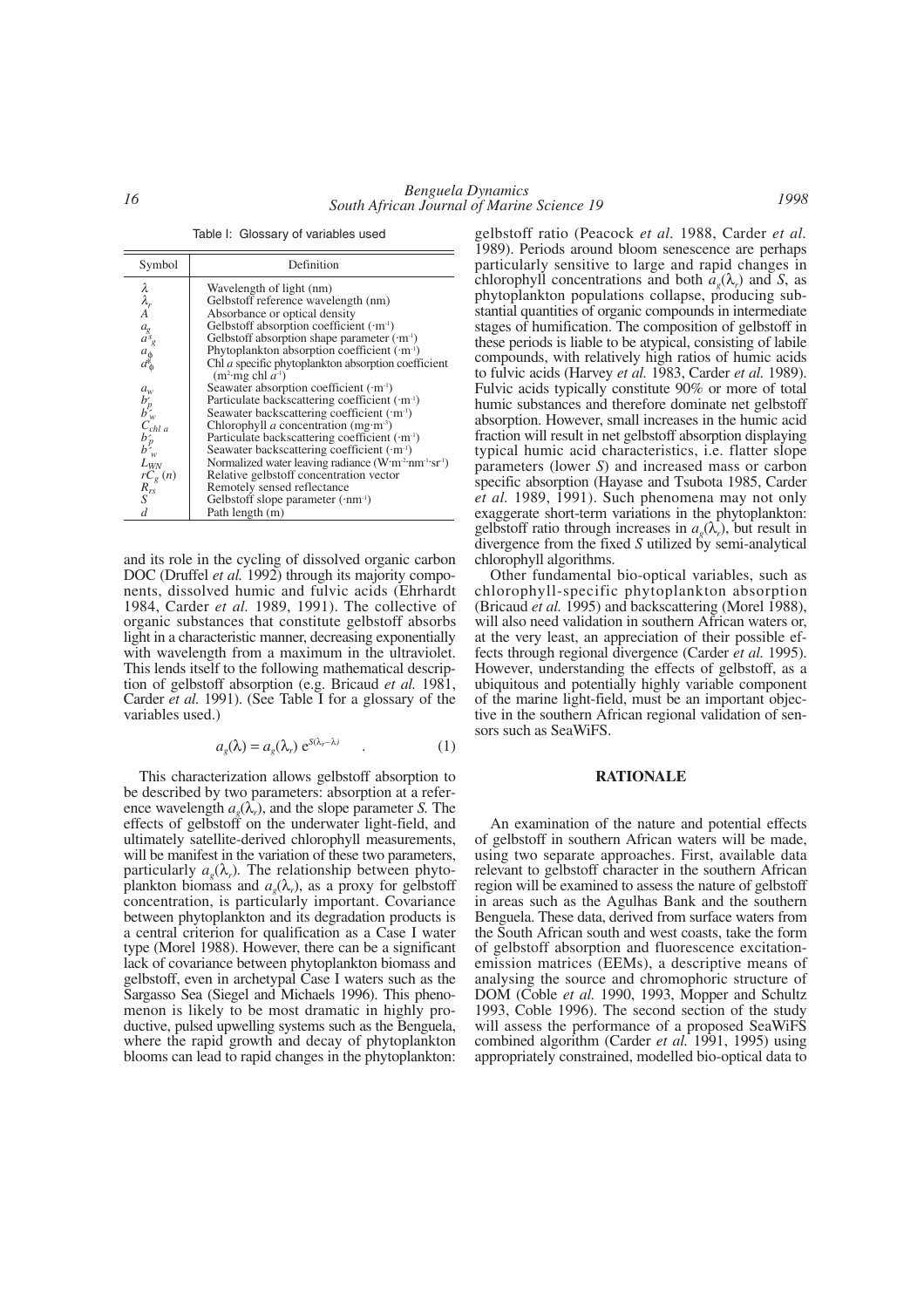generate reflectance data as algorithm input. Focusing on the effects of gelbstoff, the model examines the effects of variations in both  $a<sub>o</sub>(\lambda)$  and *S* through a range of concentrations of chlorophyll *a*, allowing the *relative* performance of the algorithm to be monitored through a wide range of bio-optical scenarios. This approach permits an appreciation of algorithm response to changes in gelbstoff parameters at different biomass levels, despite the paucity of bio-optical data from southern African waters. It should be emphasised that *bona fide* validation of SeaWiFS algorithms must be based on appropriate *in situ* bio-optical measurements.

# **METHODS**

Surface water samples for absorption and fluorescence data were taken in the vicinity of the Agulhas Ridge on 3 and 5 March 1994, and approximately 60 km north-west of St Helena Bay on May 1994. Samples were filtered through pre-rinsed, ashed GF/F filters and frozen at  $-20^{\circ}$ C until analysis. Absorption measurements were made with a Hitachi U-2000 UV/VIS double-beam scanning spectrophotometer, with 40 mm quartz cuvettes and Milli-Q water as reference. Absorbance was measured from 250 to 650 nm at 5-nm intervals, and a refractive index correction applied by subtracting absorbance at 650 nm from all data (Green and Blough 1994). Corrected data were then converted to absorption coefficients through Equation 2 (Mueller and Austin 1995):

$$
a(\lambda) = 2.303 \frac{A(\lambda)}{d} \qquad . \tag{2}
$$

Absorption data from 250 to 650 nm were then fitted to Equation 1 using a non-linear least squares regression technique (Statgraphics V6.0) to determine *S*, using  $\lambda_r = 400$  nm. These regressions yielded  $r^2$  values > 0.99 in all cases.

Fluorescence measurements were made by means of a Hitachi F-4000 fluorescence spectrophotometer operating in corrected mode, using excitation and emission bandpasses of 10 nm, a scan speed of 120 nm·min-1 and a 10-mm quartz cuvette. A blank fluorescence scan of Milli-Q water was subtracted from all data to remove Rayleigh and Tyndall scattering peaks. Excitation-emission matrices were produced using Surfer for Windows V6 (Golden Software), with excitation wavelengths of 250–400 nm and emission wavelengths of 260–500 nm. Generated surface plots were overlaid

with filled contours representing plan curvature, with *Z*-axis units of relative fluorescence (Fig. 1).

#### **MODEL STRUCTURE**

The bio-optical model uses Equation 3 (Carder *et al.* 1991) to produce the remotely sensed reflectance  $(R_{rs})$  values needed for input to the algorithm:

$$
R_{rs} = 0.33(b'_{w} + b'_{p})/(a_{w} + a_{g} + a^{*}_{\phi} [C_{\text{chla}}])
$$
 (3)

The spectral dependence of terms is omitted for convenience. Two assumptions given below are implicit to Equation 3, in itself an approximation.

- $(i)$  The constant term  $(0.33)$  is based upon simplifications concerning the angular distribution of the underwater light field (Morel 1988) and assumes approximate zenith sun.
- (ii) Transpectral effects arising from *in situ* DOM fluorescence and water Raman scattering are negligible (Carder *et al.* 1991. Lee *et al.* 1994).

The derivation, structure and rationale for the various parameters used in the model are described below.

# **Phytoplankton absorption coefficients (** $a$ **<sup>** $\phi$ **</sup> and** *a\**φ.**)**

Data for these variables are produced using the appropriate expression from the tested algorithm, thus minimizing possible divergence arising from variations in *a\**φ, because the focus of this study is gelbstoff-related divergence effects. It should be noted that *in situ* values of this parameter are prone to a high degree of variation with taxonomy, and light and nutrient history (Carder 1994, Bricaud *et al.* 1995). However, this issue must be dealt with specifically, and the functions used here are contrived to prevent effects arising from variations in phytoplankton absorption. The semi-analytical inversion procedure used in the algorithm employs  $a_{\phi}(675)$  as a necessary intermediate variable between chlorophyll *a* concentration and phytoplankton absorption, and  $a_{\phi}(\lambda)$ is an expression of  $a_{\phi}(675)$  (Carder *et al.* 1995):

$$
a_{\phi}(\lambda) = a_0(\lambda) e [a_1(\lambda) \tanh[a_2(\lambda) \ln(a_{\phi}(675)/a_3(\lambda))] a_{\phi}(675)
$$
 (4)

The relationship between  $C_{chl a}$  and  $a_{\phi}(675)$  is expressed as:

$$
C_{\text{chla}} = p_0 a_{\phi} (675)^{p_1} \quad . \tag{5}
$$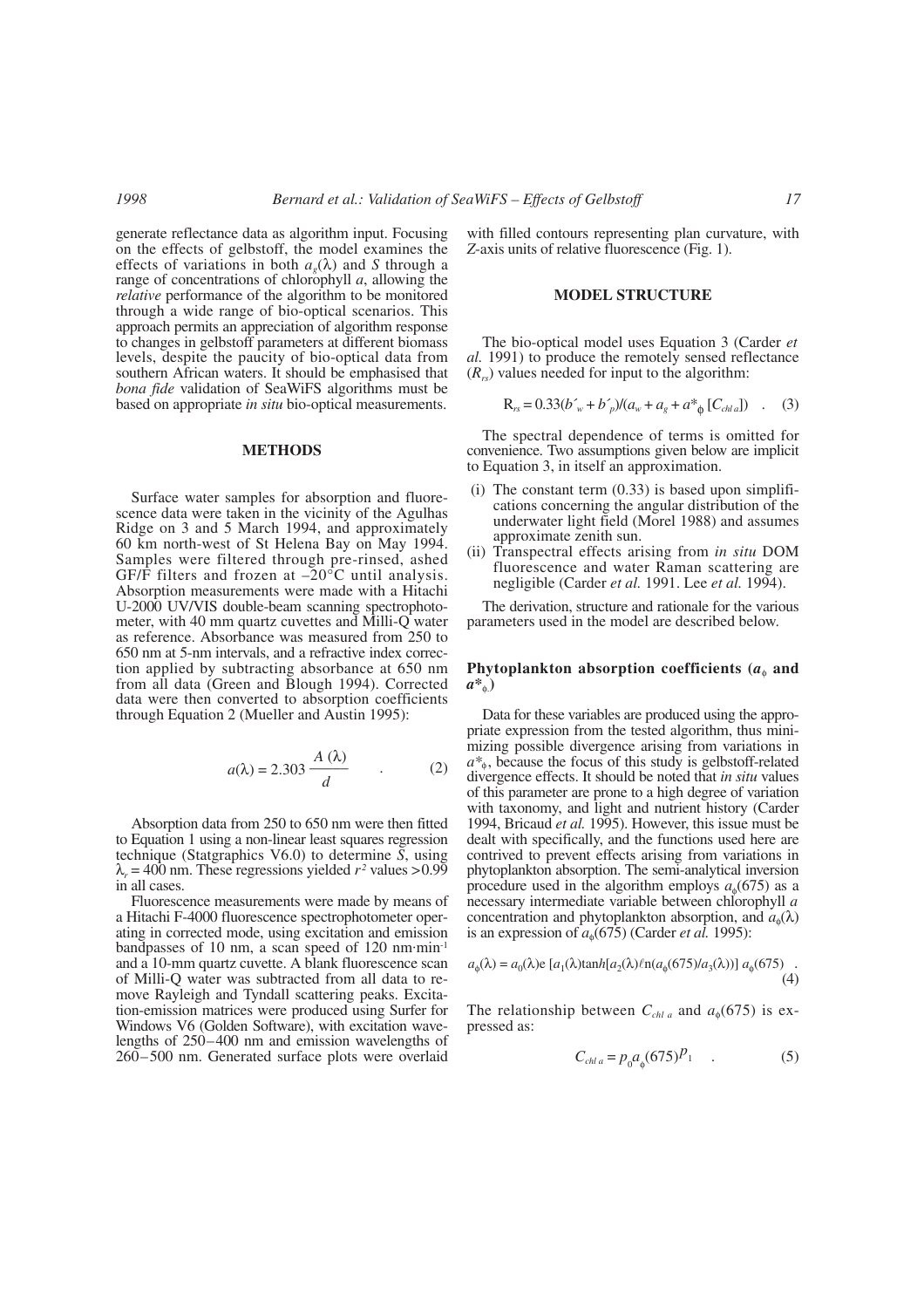

Fig. 1: Fluorescence excitation-emission matrices and gelbstoff absorption data from the Agulhas Bank and the southern Benguela. Note the predominance of ultra-violet fluorescence, indicative of recent autochthonous formation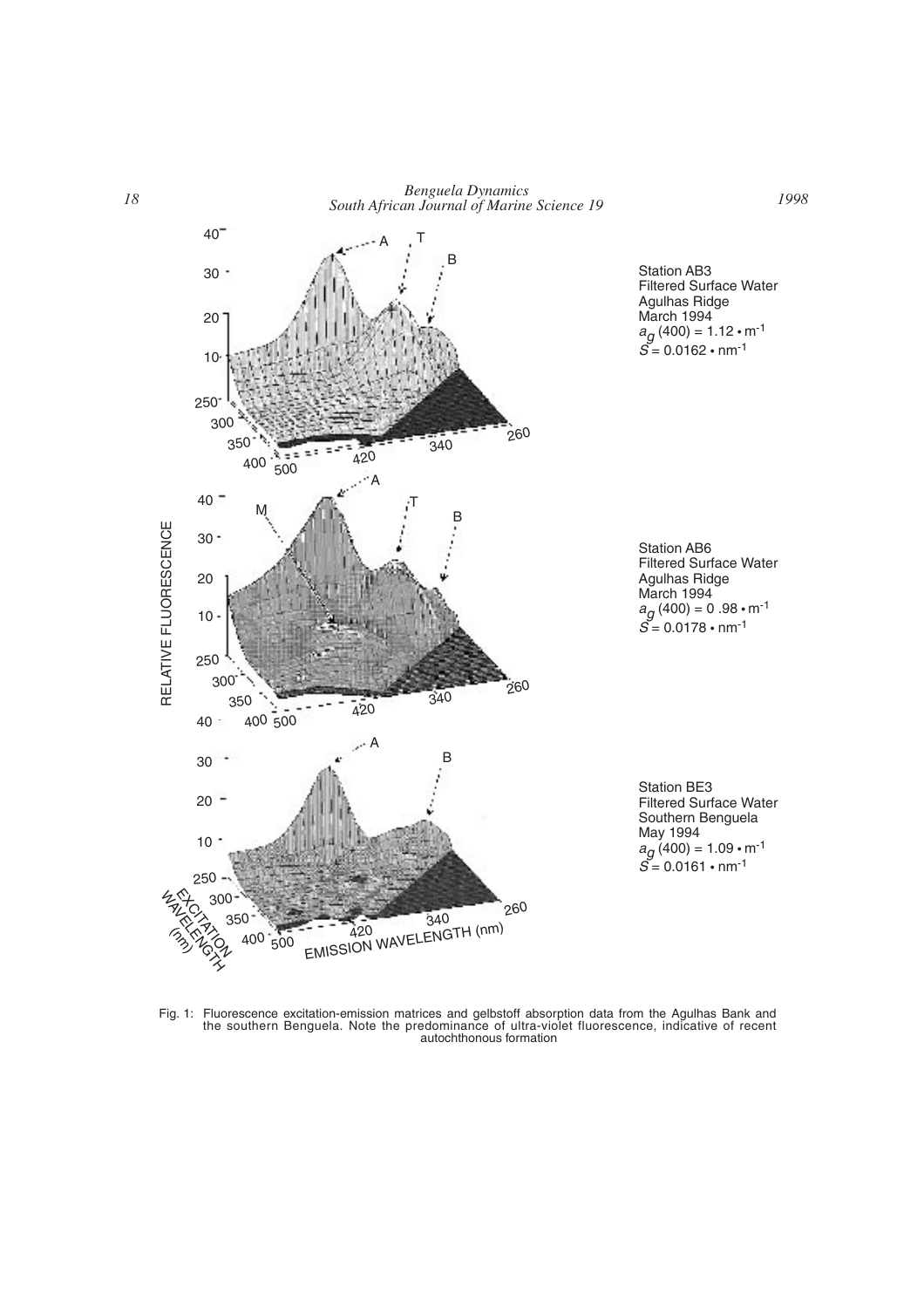Wavelength dependent constants are given in Table II, and  $p_0$  and  $p_1$  were assigned values of 73.4 and 1.096 respectively (Carder *et al.* 1995).

Equations 4 and 5 were used to generate a range of  $a_{\phi}(\lambda)$  values, with  $\lambda$  corresponding to the SeaWiFS wavebands, at a range of predetermined  $C_{chl a}$  values. These were based upon historical data for the Benguela and Agulhas regions (Brown 1992), and a range of  $0.5-25$  mg·m<sup>-3</sup>, representing baseline production to high biomass bloom scenarios.

#### **Gelbstoff absorption coefficient (***ag***)**

The use of Equation 1 allows  $a_{\varphi}(\lambda)$  to be calculated from  $a_{\alpha}$  ( $\lambda_r$ ) and *S* (with  $\lambda_r = 400$  nm). The variation in  $a_{\alpha}$  (400), and to a lesser extent *S*, can be expected to be extreme for highly productive areas, and linked to (although not covariant with) potentially rapidly fluctuating biomass. Discrete  $C_{chla}$  values were therefore assigned an appropriate range of  $a<sub>g</sub>(\lambda)$  values, given by the following functions:

$$
a_g(\lambda, n) = a^s_{g}(\lambda) r C_g(n) \tag{6}
$$

The shape parameter  $a<sup>s</sup><sub>g</sub>$  represents a "canonical" gelbstoff absorption spectrum, derived using Equation 1 in the form of:

$$
a_s^s(\lambda) = a_s^s(400)e^{s(400-\lambda)} - a_s^s(800) \qquad , \tag{7}
$$

where  $a<sup>s</sup><sub>g</sub>(400)$  is arbitrarily set to unity, and the subtraction of  $a<sup>s</sup><sub>g</sub>$ (800) is equivalent to the refractive index correction of Green and Blough (1994).

The scaling vector  $rC_g(n)$  describes the assigned variation in the magnitude of these canonical gelbstoff absorption spectra. The vector parameter  $\overline{rC_s}$  is a funcabsorption spectra. The vector parameter  $\overline{rC_g}$  is a function of *Cchl a* and a scaling geometrical progression in the form:

$$
\overline{rC}_g = (0.00625 \times 2^{n-1}) (C_{chla})^{0.5} \qquad , \qquad (8)
$$

where  $n = (1,...10)$ .

The constants used in Equation 8 are contrived to constrain  $a<sub>e</sub>(400)$  and *S* to appropriate ranges, based on published values of these parameters (Bricaud *et al.* 1981, Peacock *et al.* 1988, Carder *et al.* 1989, 1991, Hoge *et al.* 1993, Green and Blough 1994, Nelson and Guarda 1995). The use of Equation 6 results in  $a_q(443) \approx a_q(443)$  at the midpoint of the modelled gelbstoff range, i.e. *n =* 5.

# **Particulate backscattering coefficient (***b´p***)**

Backscattering attributable to phytoplankton is given as a function of  $C_{chl a}$ , in the following form (Morel 1988):

$$
b'_{p} = 0.30[C_{chla}]^{0.62}
$$
  
 
$$
\times \left(2.10^{-3} + 2.10^{-2}(0.5 - 0.25 \log[C_{chla}]\left(\frac{550}{\lambda}\right)\right). (9)
$$

Similarly derived expressions have been used previously (Gordon and Morel 1983, Gordon *et al.* 1988, Carder *et al.* 1991). Morel's expression was specifically chosen for two reasons: it can be used at any visible wavelength without the need for further derivation, and it deals implicitly with the lowering and flattening of the  $b<sub>p</sub>$  spectrum associated with the progressive change from oligotrophic to eutrophic situations (Morel 1988).

## **Water backscattering and absorption coefficients**  $(b<sub>w</sub><sup>o</sup>$  and  $a<sub>w</sub><sup>o</sup>$ )

These were assigned the wavelength dependent values of Smith and Baker (1981) and are given in Table II.

| Parameter                                           | Wavelength (nm)                                      |                                                      |                                             |                                                      |                                              |                          |
|-----------------------------------------------------|------------------------------------------------------|------------------------------------------------------|---------------------------------------------|------------------------------------------------------|----------------------------------------------|--------------------------|
|                                                     | 412                                                  | 443                                                  | 490                                         | 510                                                  | 555                                          | 670                      |
| $b'_w$<br>$a_w$<br>$a_0$<br>$a_1$<br>$a_2$<br>$a_3$ | 0.0033<br>0.01602<br>0. ا<br>0.62<br>$-0.5$<br>0.011 | 0.0024<br>0.01454<br>3.24<br>0.69<br>$-0.5$<br>0.011 | 0.0016<br>0.02072<br>0.6<br>$-0.5$<br>0.011 | 0.0013<br>0.03621<br>1.25<br>0.35<br>$-0.5$<br>0.011 | 0.001<br>0.06739<br>0.448<br>$-0.5$<br>0.011 | 0.427<br>$-0.5$<br>0.011 |

Table II: Parameter values used for bio-optical modelling (Carder *et al.* 1995)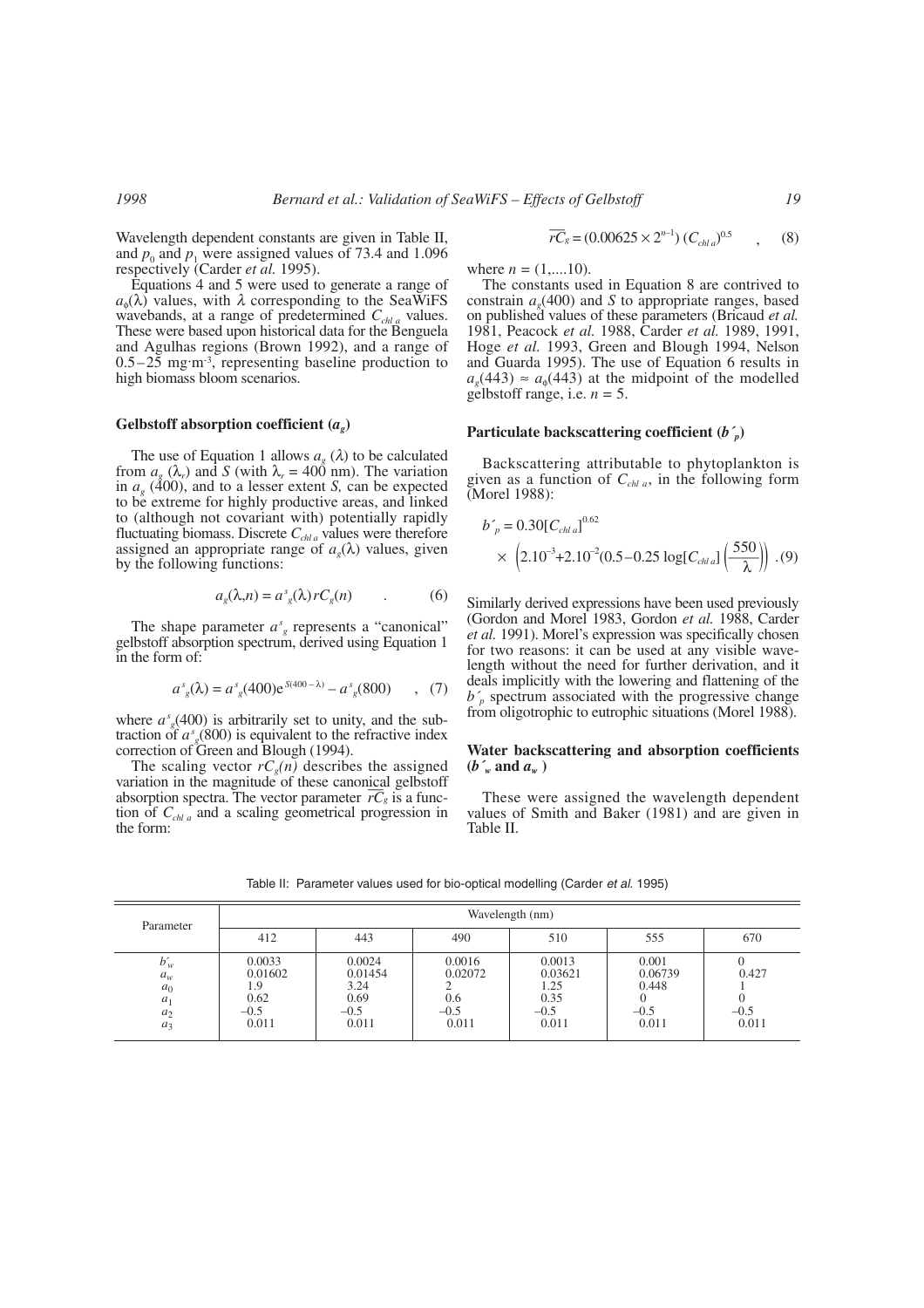| Peak           | Sample ( $\lambda$ max <sub>excitation</sub> / $\lambda$ max <sub>emission</sub> ) |                 |                 |                   |  |  |
|----------------|------------------------------------------------------------------------------------|-----------------|-----------------|-------------------|--|--|
|                | AB3                                                                                | AB6             | BE3             | Fluorophore       |  |  |
| B<br>Intensity | 250/290<br>9.8                                                                     | 250/290<br>9.7  | 250/290<br>7.4  | Tyrosine-like     |  |  |
| Intensity      | 270/330<br>19.5                                                                    | 260/330<br>19.3 |                 | Tryptophan-like   |  |  |
| А<br>Intensity | 250/390<br>30.3                                                                    | 250/400<br>36.1 | 250/390<br>24.3 | Humic-like        |  |  |
| M<br>Intensity |                                                                                    | 310/410<br>9.1  |                 | Marine humic-like |  |  |

Table III: Location and description of major fluorescent components (after Coble 1996)

## **The proposed SeaWiFS combined algorithm**

Algorithm code was obtained from S. Hawes of the University of South Florida in July 1996. The algorithm essentially consists of two sections: a semi-analytical algorithm designed to calculate chlorophyll *a* concentrations through the intermediate variables of  $a_{\phi}(675)$ and *a<sub>9</sub>*(400) (Carder *et al.* 1991, 1995, Carder 1994), and a default CZCS-style algorithm used when the primary algorithm cannot find a suitable match of  $a_{\phi}(675)$  and  $a_{\phi}(400)$ . This empirically derived algorithm takes the form:

$$
C_{\text{chla}} = 10^{C_0 + C_1 \log \left( \frac{R_{\text{rs}}(490)}{R_{\text{rs}}(555)} \right) + C_2 \left( \log \left( \frac{R_{\text{rs}}(490)}{R_{\text{rs}}(555)} \right) \right)^2 \tag{10}
$$

The constants  $C_0$ ,  $C_1$  and  $C_2$  were assigned the values 0.289, –3.2 and 1.2 respectively (Carder *et al.* 1995).

The regional derivations of Equation 10 and the increased probability of semi-analytical algorithm failure in highly absorbing waters (Carder *et al.* 1995), such as those under consideration here, emphasizes the need for distinction between the outputs from the two algorithms.

#### **Model usage**

Two sets of data were generated for algorithm input. The first was intended to assess the effects of changing both  $a_g(\lambda)$  and *S* over a wide range of  $C_{chla}$  values. Three  $C_{chl,a}$  values of 0.5, 5.0 and 25.0 mg·m<sup>-3</sup> were each assigned three ranges of  $a<sub>e</sub>(\lambda)$  values, as determined by Equations 6, 7 and 8, with *S* values of 0.012, 0.017 and 0.020·nm-1. An *S* value of 0.017·nm-1 is the default value for the semi-analytical algorithm, whereas an *S* value of 0.012·nm<sup>-1</sup> represents a possible humicacid-dominated scenario (Carder *et al.* 1989) and

0.020·nm-1 a feasible high slope value (e.g. Green and Blough 1994). The second dataset was designed to provide a closer examination of algorithm response in the  $C_{\text{chla}}$  range of 0.5–5 mg·m<sup>-3</sup>, as initial model runs show that it is within this range that the semi-analytical algorithm fails and output defaults to empirically derived *Cchl a* through the use of Equation 10. This dataset employs a  $\tilde{C}_{chl a}$  range of 0.5–4.5 mg·m<sup>-3</sup>, in increments of 0.5 mg·m<sup>-3</sup>, with  $a_g(\lambda)$  ranges derived as with the first set, and a constant value of  $S = 0.017$ ·nm<sup>-1</sup>.

# **RESULTS AND DISCUSSION**

#### **Fluorescence and absorption data**

The EEMs and corresponding gelbstoff absorption parameters are shown in Figure 1. The location of peaks corresponding with the activity of major fluorophore groups compare well with published data (Coble *et al.* 1990, 1993, Mopper and Schultz 1993, Coble 1996) and are annotated after Coble (1996), as shown in Table III. A prominent characteristic of all samples is the high degree of fluorescent activity at shorter wavelengths, i.e. in the ultra-violet (UV), relative to the longer visible wavelengths. This is considered characteristic of recently produced autochthonous marine material, by virtue of the "blue-shift" in fluorescence resulting from the typically less aromatic structures of marine humic material (Coble 1996). The strong presence of Feature T, associated with the monoaromatic amino acid tryptophan, and the weak presence of Feature B, similarly associated with tyrosine, can also be considered typical of marine surface waters (Mopper and Schultz 1993, Coble 1996), particularly those containing material of recent planktonic origin (De Souza Sierra *et al.* 1994). Feature A is prominent in all samples, and can be identified as "humic-like"; it is notable that longer wavelength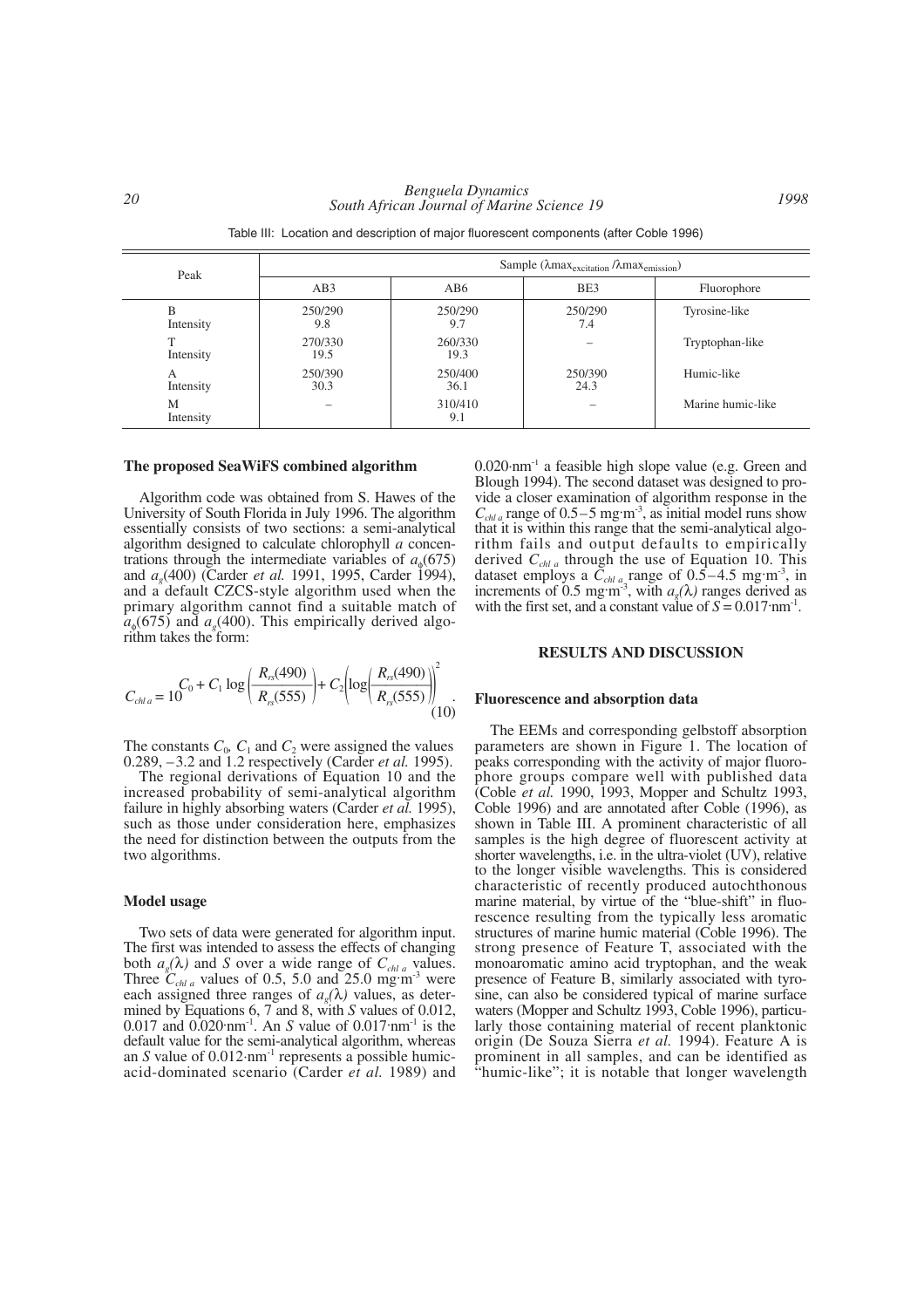"humic-like" features, e.g. Peak C (Coble 1996), do not appear in any samples, providing further evidence of a purely oceanic environment, at least as concerns the production of DOM (De Souza Sierra *et al.* 1994, Coble 1996). Feature M, which appears only in Sample AB6, is also considered typical of recent marine autochthonous material (Coble 1996) and may be the  $\beta^{\prime\prime}$ <sub>A</sub> absorption band of De Souza Sierra *et al.* (1994), thought to be representative of an oceanic fluorophore. The absence of Feature T in the West Coast sample BE3 is worth noting. Although the reason for this is unknown, it further underlines the variability of fluorophore structure in this area found by Determann *et al.* (1994).

While the relationship between fluorophore structure and absorption is complex and not clearly understood, strong empirical correlations between absorption and fluorescence have been shown (Ferrari and Tassan 1991, Hoge *et al.* 1993, Green and Blough 1994). Unfortunately, the limited size of the current dataset precludes any further investigation of this relationship. However, the degree of variation in the fluorescence EEMs and the inherent link between fluorescence and spectral absorption bands (Donard *et al.* 1987, De Souza Sierra *et al.* 1994) argues for an accompanying variation in surface water gelbstoff absorption. The  $a<sub>g</sub>(400)$  values for the three stations can be considered high for oceanic environments (Green and Blough 1994), and there appears to be some variation in the slope parameter, although all three values are close to the default algorithm value of 0.017·nm-1 (Carder *et al.* 1995). It might be argued that the appearance in Sample AB6 of fluorophore M (Fig. 1), previously associated with autochthonous DOM UV absorption bands (De Souza Sierra *et al.* 1994, Coble 1996), affects the relatively high slope parameter of this sample  $(0.0178 \, \text{nm}^{-1})$ , but such an hypothesis would require confirmation from a larger dataset. Nevertheless, based on previously observed fluorescence variability (Determann *et al.* 1994) and that reported here, it would appear that the chromophoric structure of DOM in southern African surface waters is subject to a high degree of variability.

## **Algorithm output and results**

Algorithm output can be seen in Figures 2 and 3. Algorithm performance deteriorates notably at high concentrations of chlorophyll *a*, with all returned values based on the default CZCS-style algorithm at  $C_{\text{chla}} = 25$  mg·m<sup>-3</sup> (Fig. 3c). It appears that chlorophyll *a* concentrations of approximately 3 mg·m-3 represent the upper working limits of the semi-analytical algorithm, with a dramatic decrease in the number of returned values above this concentration (Fig. 2). The

lack of sensitivity to variation in absorption at high absorption values is an inherent function of the reflectance Equation 3, arising from the reciprocal relationship between reflectance and total absorption (Carder 1994). The structure of the two algorithm types also results in a different response to increased gelbstoff absorption, as can be seen in Figure 2. The semi-analytical algorithm appears to function most accurately at intermediate to high gelbstoff absorption levels, at least considering the range of gelbstoff data employed in this bio-optical model. The CZCS-type algorithm, without an explicit correction for gelbstoff, exhibits an opposite response in the  $0.5-\overline{5}$  mg·m<sup>-3</sup> chlorophyll *a* range, becoming more inaccurate as gelbstoff absorption increases (Fig. 2). The accuracy of the CZCS-style algorithm is highest at chlorophyll *a* concentrations of about  $2.5$  mg $\cdot$ m<sup>-3</sup> (Fig. 2a), at intermediate levels of gelbstoff absorption, suggesting that similar water types were used in the derivation of this algorithm. Variations in the slope parameter *S* predictably result in different responses from the two algorithm types, although both indicate that variations in *S* must be considered in conjunction with the magnitude of absorption (Fig. 3). The semi-analytical algorithm responds most notably to divergence from the canonical slope parameter at the highest values of  $a<sub>o</sub>(400)$ ; it would appear that inaccuracies arising from slope divergence are only significant at high values of gelbstoff absorption. The CZCS-style algorithm similarly indicates that absorption magnitude, as a concentration proxy, is an important consideration in slope-related effects, although algorithm response is highly variable at different concentrations of chlorophyll *a*.

## **SUMMARY**

The large variations in accuracy of the combined algorithm creates strong arguments for both regional validation programmes (Gordon and Morel 1983, Carder *et al.* 1991, Carder 1994) and an intelligent interpretation of ocean colour products as they become available. The tested semi-analytical algorithm appears to perform relatively well at low to moderate levels of biomass, i.e. <3 mg·m-3 chlorophyll *a*, but its heightened tendency to failure above these concentrations indicates a lack of applicability to the Benguela upwelling system. Semi-analytical algorithms remain the optimal choice for derived ocean colour products, and new variants should be evaluated for regional application as they become available. However, given the unproved nature of semi-analytical algorithms at high biomass levels, it appears that a high priority must be given to both assessing and modifying empirical algorithms for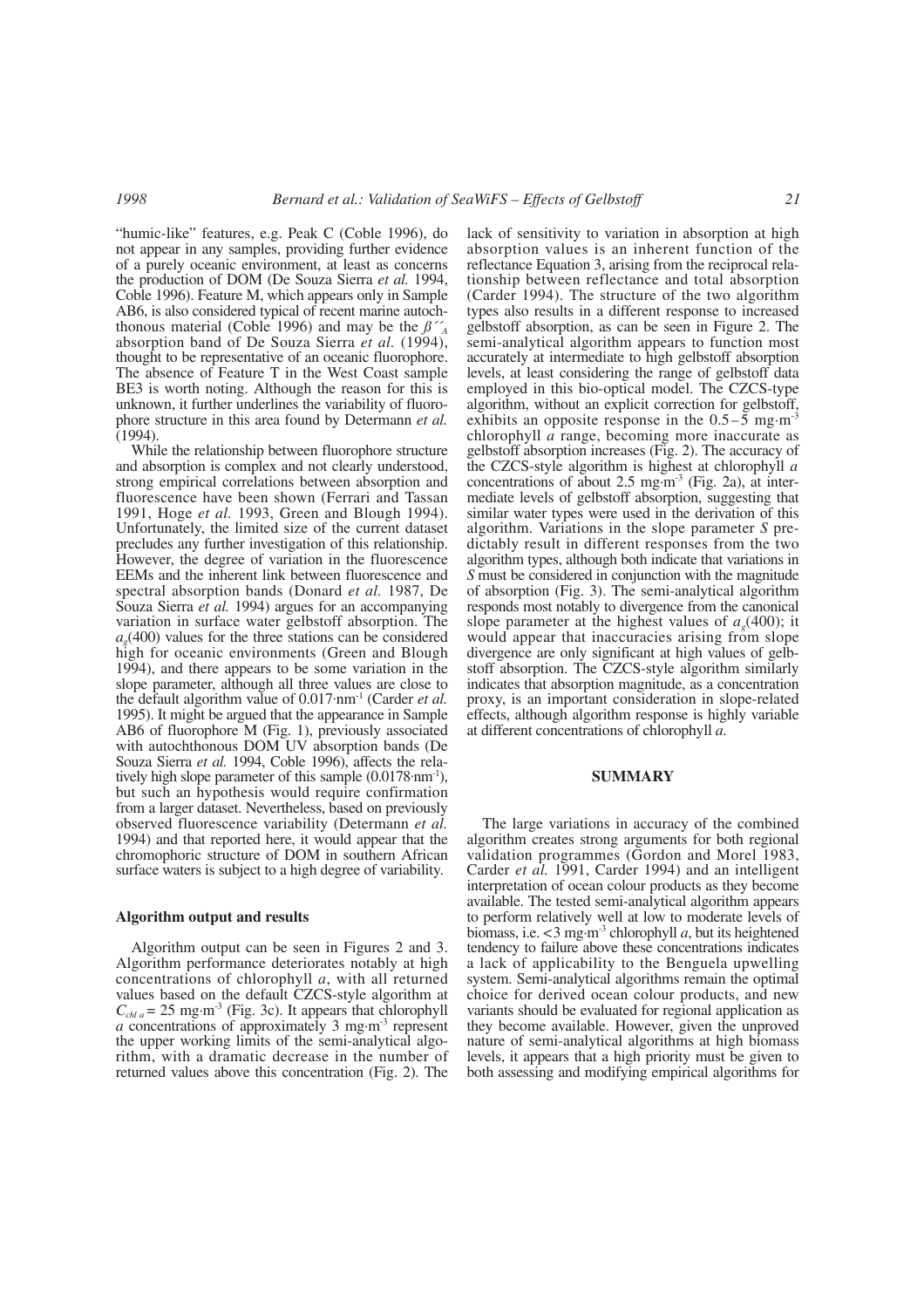

Fig. 2: Performance of SeaWiFS (a) combined algorithm and (b) empirically derived CZCS-style algorithm at 0.5–4.5 mg·m<sup>-3</sup> chlorophyll *a*, at fixed *S*, and varying *ag*(400). Note the high failure rate of the semi-analytical algorithm above 3 mg·m-3 chlorophyll *a*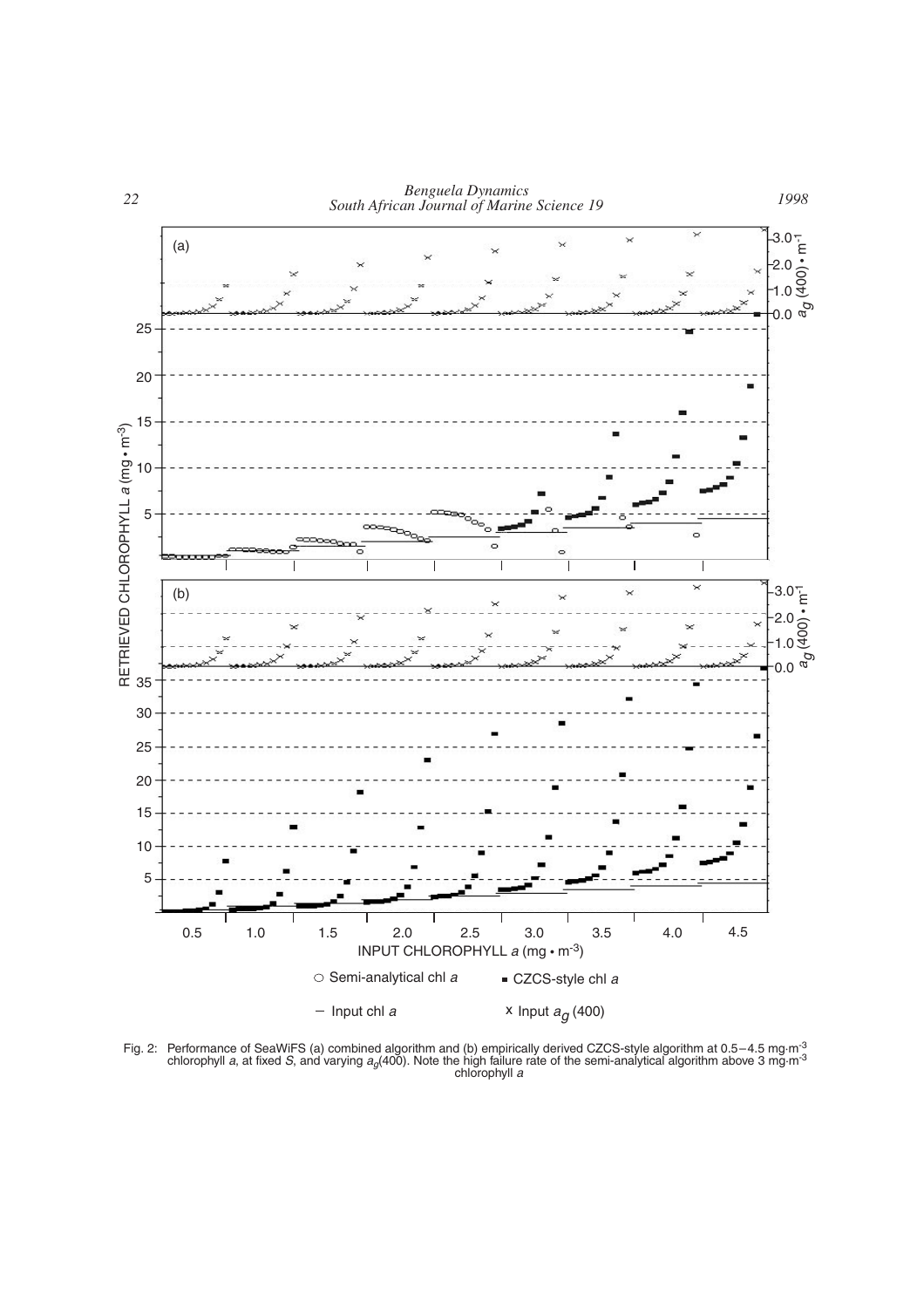

Fig. 3: Performance of SeaWiFS combined algorithm at (a) 0.5 mg·m-3 (b) 5 mg·m-3 and (c) 25 mg·m-3 chlorophyll *a*, at varying *S* and *ag*(400)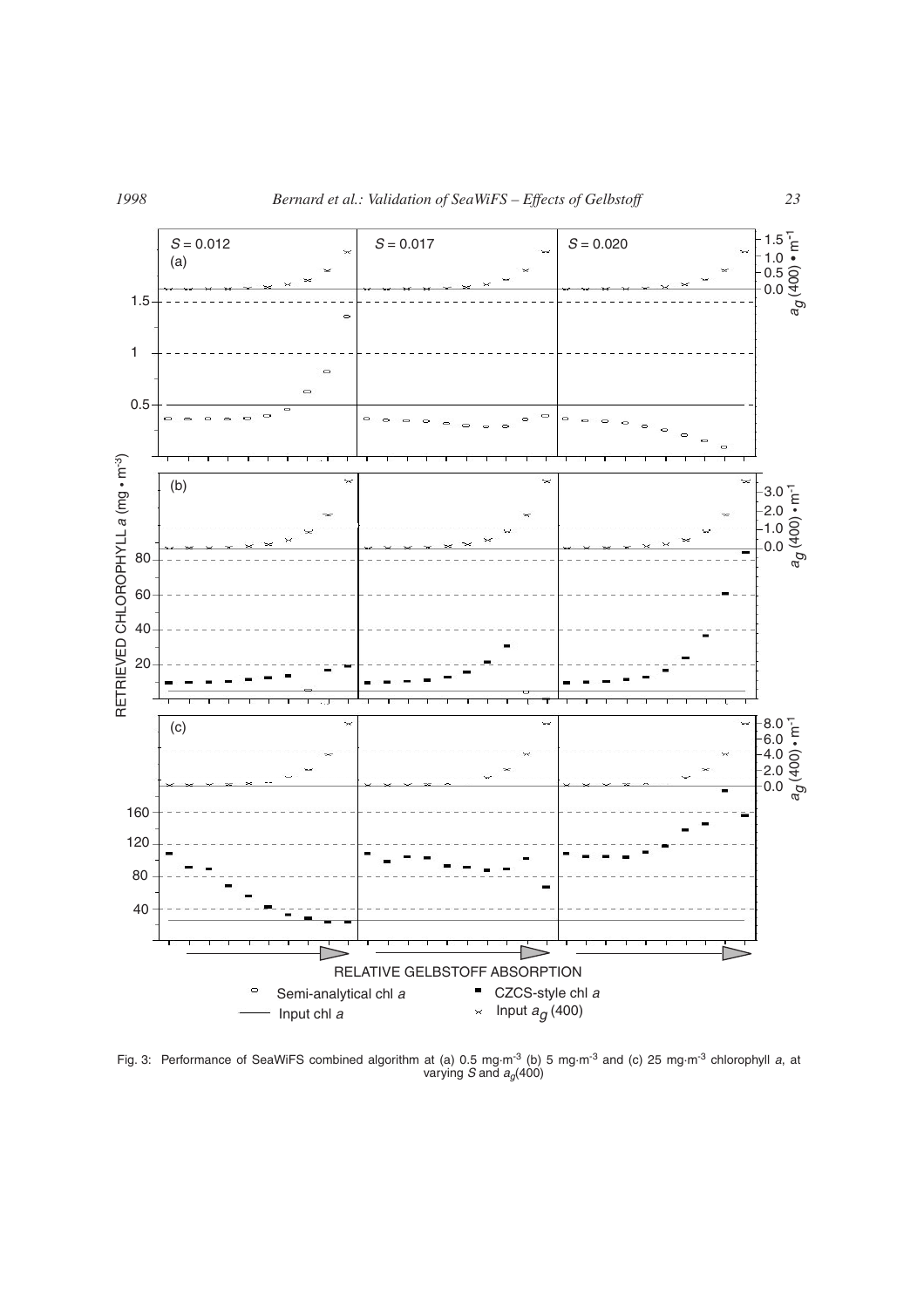default use regionally (e.g. Aiken *et al.* 1995). This is reinforced by the resource limitations facing southern African algorithm validation, as empirically derived CZCS-style algorithms may be validated more simply than their semi-analytical counterparts. Although devoted bio-optical validation programmes, measuring the response of the underwater light-field to variations in core bio-optical parameters, must continue if full potential of ocean colour data is to be realized (i.e. synopic primary production data), resource limited validation, using available data in combination with biooptical modelling, must also be initiated. This at least will allow the initial use of satellite-derived chlorophyll data in high biomass or bloom-type scenarios within known confidence limits.

Processing and interpretation of ocean colour data must be accompanied by detailed flagging routines, indicating which algorithm type has been used to calculate chlorophyll *a* concentrations. This is of particular importance in bloom-type scenarios, where switching of algorithm types can be expected in response to rapid variations in phytoplankton concentrations and associated degradation products. The data presented here indicate that high-level chlorophyll *a* products, e.g. Level 3 and above, that are not accompanied by adequate processing information, should be used with extreme caution in areas of mode-rate to high chlorophyll *a* biomass  $(>3$  mg·m<sup>-3</sup>).

# **ACKNOWLEDGEMENTS**

The senior author is grateful to Sea Fisheries for permission to participate on various research cruises and for other logistical support.

#### **LITERATURE CITED**

- AIKEN, J., MOORE, G. F., TREES, C. C., HOOKER, S. B. and D. K. CLARK 1995 — The SeaWiFS CZCS-type pigment algo-rithm. *SeaWiFS tech. Rep. Ser. NASA tech. Memo.* **29**: 34 pp.
- BIDIGARE, R. 1994 Measurement of algal chlorophylls and carotenoids by HPLC. In *Protocols for the Joint Global Ocean Flux Study (JGOFS) Core Measurements. IOC/SCOR Manual and Guide* **29**: 91–96.
- BRICAUD, A., MOREL, A. and L. PRIEUR 1981 Absorption by dissolved organic matter of the sea (yellow substance) in the UV and visible domains. *Limnol. Oceanogr.* **26**(1): 43–53.
- BRICAUD, A., BABIN, M., MOREL, A. and M. CLAUSTRE 1995 — Variability in the chlorophyll specific absorption coefficient of natural phytoplankton: analysis and parameterization. *J. geophys. Res.* **100**(C7): 13321–13332.
- BROWN, P. C. 1992 Spatial and seasonal variation in chlorophyll distribution in the upper 30 m of the photic zone in the southern Benguela/Agulhas ecosystem. In *Benguela*

*Trophic Functioning*. Payne, A. I. L., Brink, K. H., Mann, K. H. and R. Hilborn (Eds). *S. Afr. J. mar. Sci.* **12**: 515–525.

- CAMPBELL, J. W., BLAISDELL, J. M. and M. DARZI 1995 Level-3 SeaWiFS data products: spatial and temporal binning algorithms. *SeaWiFS tech. Rep. Ser. NASA tech. Memo.* **32**: 73 pp.
- CARDER, K. L. 1994 Case 2 Chlorophyll *a* Algorithm. MODIS Ocean Science Team. Algorithm Theoretical Basis Document ATBD-MOD-19. http://eospso.gsfc.nasa.gov/ atbd/modis/atbdmod19new.html.
- CARDER, K. L., STEWARD, R. G., HARVEY, G. R. and P. B. ORTNER 1989 — Marine humic and fulvic acids: their effects on remote sensing of ocean chlorophyll. *Limnol. Oceanogr.* **34**(1): 68–81.
- CARDER, K. L., HAWES, S. K., BAKER, K. A., SMITH, R. C., STEWARD, R. G. and B. G. MITCHELL 1991 — Reflectance model for quantifying chlorophyll *a* in the presence of productivity degradation products. *J. geophys. Res.* **96**(C11): 20599–20611.
- CARDER, K. L., LEE, Z., HAWES, S. K. and F. R. CHEN 1995 — Optical model of ocean remote sensing: application to ocean color algorithm development. In *COSPAR Colloquium*. *Space Remote Sensing of Subtropical Oceans (SRSSO).* Taipei*,* Taiwan, September 1995: 15A3-1–15A3-6.
- COBLE, P. G. 1996 Characterisation of marine and terrestrial DOM in seawater using excitation-emission matrix spec-troscopy. *Mar. Chem.* **51**: 325–346.
- COBLE, P. G., GREEN, S. A., BLOUGH, N. V. and R. B. GAGOSIAN 1990 – Characterization of dissolved organic matter in the Black Sea by fluorescence spectroscopy. *Nature, Lond.* **348**: 432–435.
- COBLE, P. G., SCHULTZ, C. A. and K. MOPPER 1993 Fluorescence contouring analysis of DOC intercalibration experiment samples: a comparison of techniques. *Mar. Chem.* **41**: 173–178.
- DE SOUZA SIERRA, M. M., DONARD, O. F. X., LAMOTTE, M., BELIN, C. and M. EWALD 1994 — Fluoresence spectroscopy of coastal and marine waters. *Mar. Chem.* **47**: 127–144.
- DETERMANN, S., REUTER, R., WAGNER, P. and R. WILLKOMM 1994 — Fluorescent matter in the eastern Atlantic Ocean. **1**. Method of measurement and near-surface distribution. *Deep-Sea Res.* **41**(4): 659–675.
- DONARD, O. F. X, BELIN, C. and M. EWALD 1987 Corrected fluorescence excitation spectra of fulvic acids. Comparison with the UV/visible absorption spectra. *Sci. total Environment* **62**: 157–161.
- DRUFFEL, E. R. M., WILLIAMS, P. M., BAUER, J. E. and J. E. ERTEL 1992 — Cycling of dissolved and particulate organic matter in the open ocean. *J. geophys. Res.* **97**(C10): 15639–15659.
- EHRHARDT, M. 1984 Marine gelbstoff. The handbook of environmental chemistry. In *The Natural Environment and the Biogeochemical Cycles* **1**(Part C). Hutzinger, O. (Ed.). Berlin; Springer: 63–77.
- FERRARI, G. M. and S. TASSAN 1991 On the accuracy of determining light absorption by "yellow substance" through measurements of induced fluorescence. *Limnol. Oceanogr.* **36**(4): 777–786.
- GORDON, H. R. and A. Y. MOREL (Eds) 1983 *Remote Assessment of Ocean Colour for Interpretation of Satellite Visible Imagery*: *a Review.* New York; Springer: 114 pp.
- GORDON, H. R., BROWN, O. B., EVANS, R. H., BROWN, J. W., SMITH, R. C., BAKER, K. S. and D. K. CLARK 1988 -A semianalytical model of ocean color. *J. geophys. Res.* **93**(D9): 10909–10924.
- GREEN, S. A. and N. V. BLOUGH 1994 Optical absorption and fluorescence properties of chromophoric dissolved organic matter in natural waters. *Limnol. Oceanogr.* **39**(8):